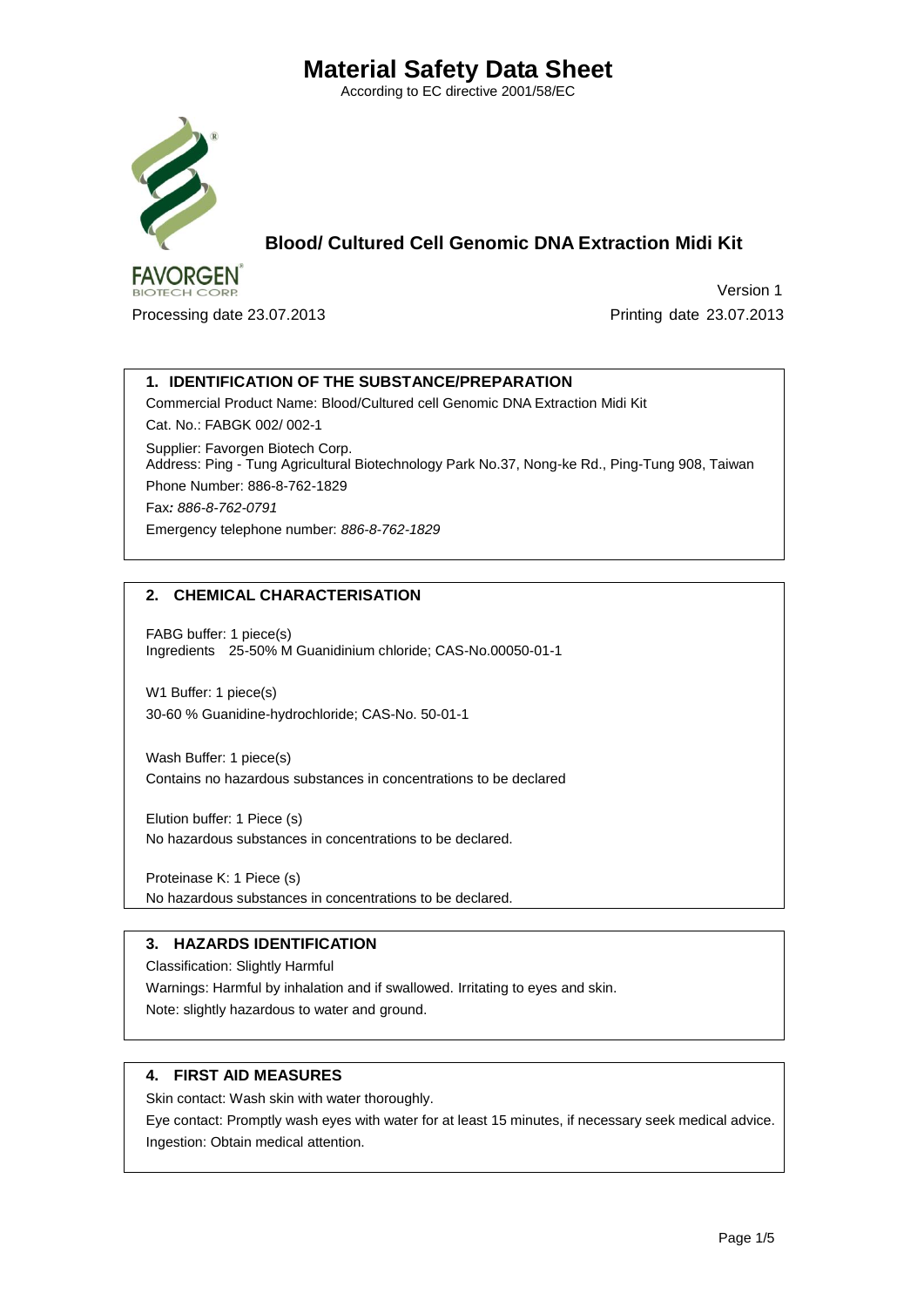According to EC directive 2001/58/EC



**BIOTECH CORP.** 

 **Blood/ Cultured Cell Genomic DNA Extraction Midi Kit**

Processing date 23.07.2013 Printing date 23.07.2013

Version 1

### **5. FIRE-FIGHTING MEASURES**

Extinguishing media: No restriction.

Decomposition: Dangerous decomposition is not anticipated.

#### **6. ACCIDENTAL RELEASE MEASURES**

Actions to be taken on spillage: Sweep up spilled solids carefully. Dilute spilled liquids with plenty of water and adsorb.

Absorbent material: No restriction.

Actions to be taken to limit damage: Special measures to limit damage are not necessary.

#### **7. HANDLING AND STORAGE**

Handling: Liquid is not inflammable. Liquid is not combustible. Open and handle vessels carefully. Storage: Store at room temperature.

Do not store together with: No restriction.

### **8. EXPOSURE CONTROLS / PERSONAL PROTECTION**

Respiratory protection: No personal respiratory protective equipment normally required.

Eye protection: Safety glasses

Hand protection: One-way gloves

Hygiene measures: Wash hands before breaks and at the end of workday.

### *9.* **PHYSICAL AND CHEMICAL PROPERTIES**

*FABG buffer* Form: liquid Miscibility with water: immiscible pH:13

*W1 Buffer*  Form: liquid Miscibility with water: immiscible pH:7.0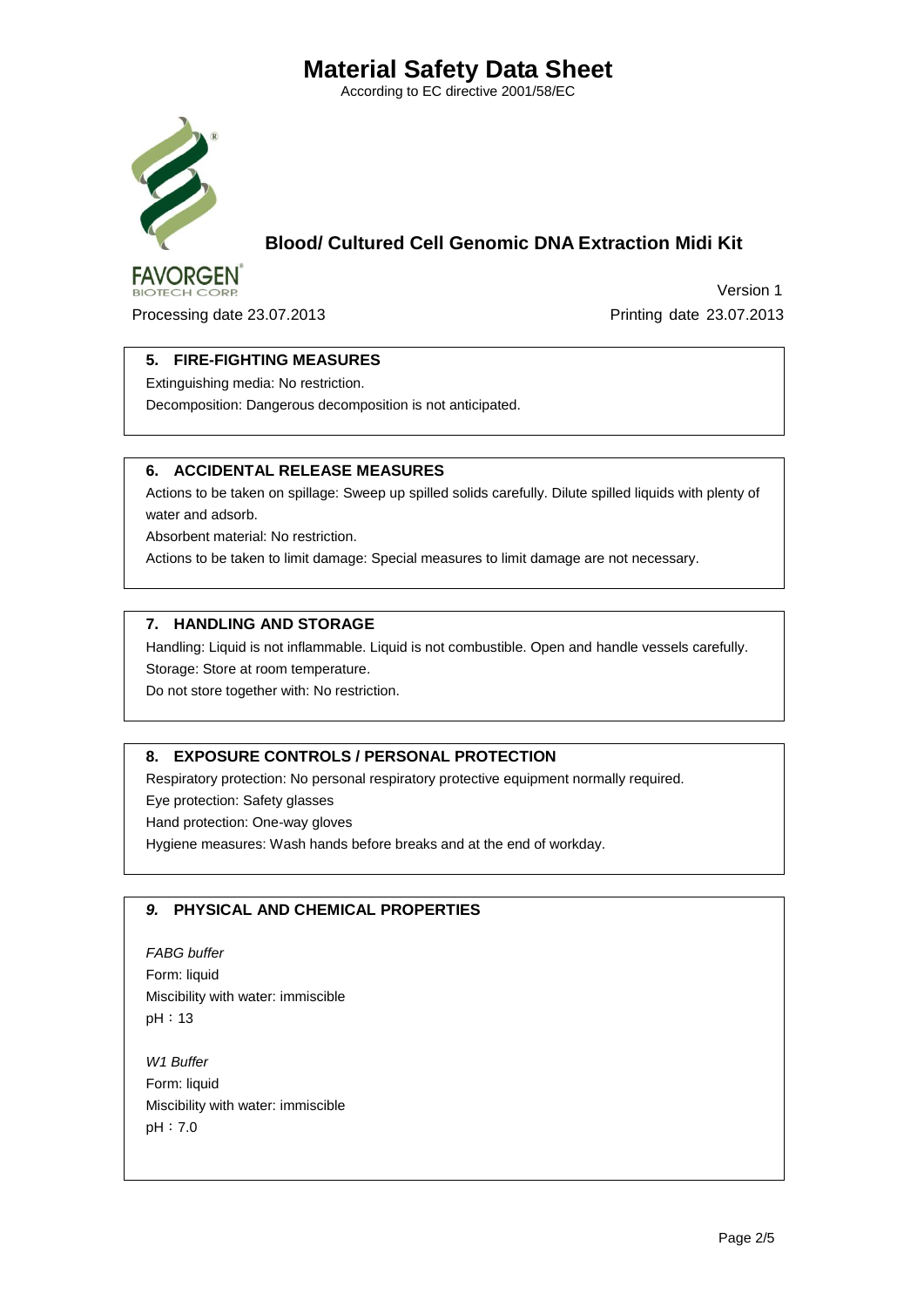According to EC directive 2001/58/EC



**BIOTECH CORP.** 

 **Blood/ Cultured Cell Genomic DNA Extraction Midi Kit**

Processing date 23.07.2013 Printing date 23.07.2013

Version 1

*Wash Buffer* Form: liquid Miscibility with water: immiscible pH:7.5

*Elution Buffer* Form: liquid Miscibility with water: immiscible pH:8.5

#### **10. STABILITY AND REACTIVITY** Hazardous reactions: none under normal use

Hazardous decomposition products: none

### **11. TOXICOLOGICAL INFORMATION**

#### **FABG Buffer**

*Guanidine-hydrochloride* Oral toxicity: LD50 rat 475 mg/kg Toxicity (inhalation): LD50 rat 5.3 mg/l (4 h) Toxicity (others): LD50 intraperitoneal mouse 500 mg/kg

#### **W1 Buffer**

#### *Guanidine-hydrochloride*

Oral toxicity: LD50 rat 475 mg/kg Toxicity (inhalation): LD50 rat 5.3 mg/l (4 h) Toxicity (others): LD50 intraperitoneal mouse 500 mg/kg

Acute toxicity: Primary irritant effect: On the skin: irritant to skin and mucous membranes. On the eye: irritating effect. Sensitization: No sensitizing effects known.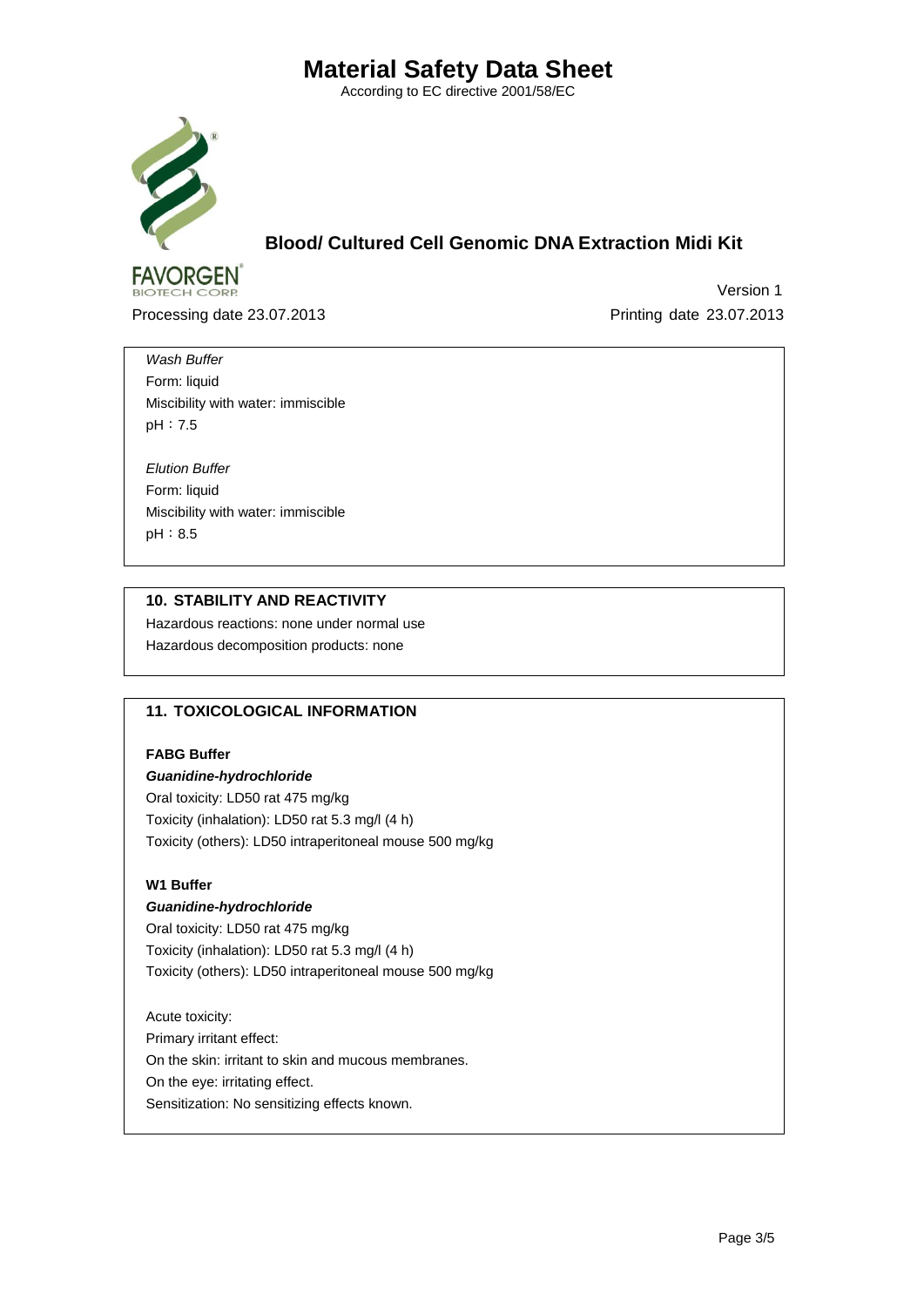According to EC directive 2001/58/EC



# **Blood/ Cultured Cell Genomic DNA Extraction Midi Kit**

 Version 1 Processing date 23.07.2013 Printing date 23.07.2013

#### **12. ECOLOGICAL INFORMATION**

Water hazard class: 1 slightly hazardous to water and ground

#### **13. DISPOSAL CONSIDERATIONS**

Waste disposal route: Used reagent can be disposed of in the waste water in accordance with local regulations.

Disposal of empty packaging: Dispose of empty packs by local recycling or waste disposal routes if necessary, clean them beforehand.

#### **14. TRANSPORT INFORMATION**

DOT regulations Hazard class: -

Land transport ADR/RID (cross-border) ADR/RID class: -

Maritime transport IMDG IMDG Class: - Marine pollutant: No

Air transport ICAO-TI and IATA-DGR ICAO/IATA Class: *None restricted*

#### **15. REGULATIONS**

#### **Sara**

Section 355 (extremely hazardous substances): None of the ingredients is listed.

Section 313 (Specific toxic chemical listings): None of the ingredients is listed.

TSCA (Toxic Substances Control Act): All ingredients are listed.

#### **Proposition 65**

Chemicals known to cause cancer: None of the ingredients is listed.

Chemicals known to cause reproductive toxicity: None of the ingredients is listed.

Hazard symbol: Harmful

Risk phrases: irritating to eyes and skin

Product related hazard information:

The product has been classified and in accordance with directives on hazardous materials.